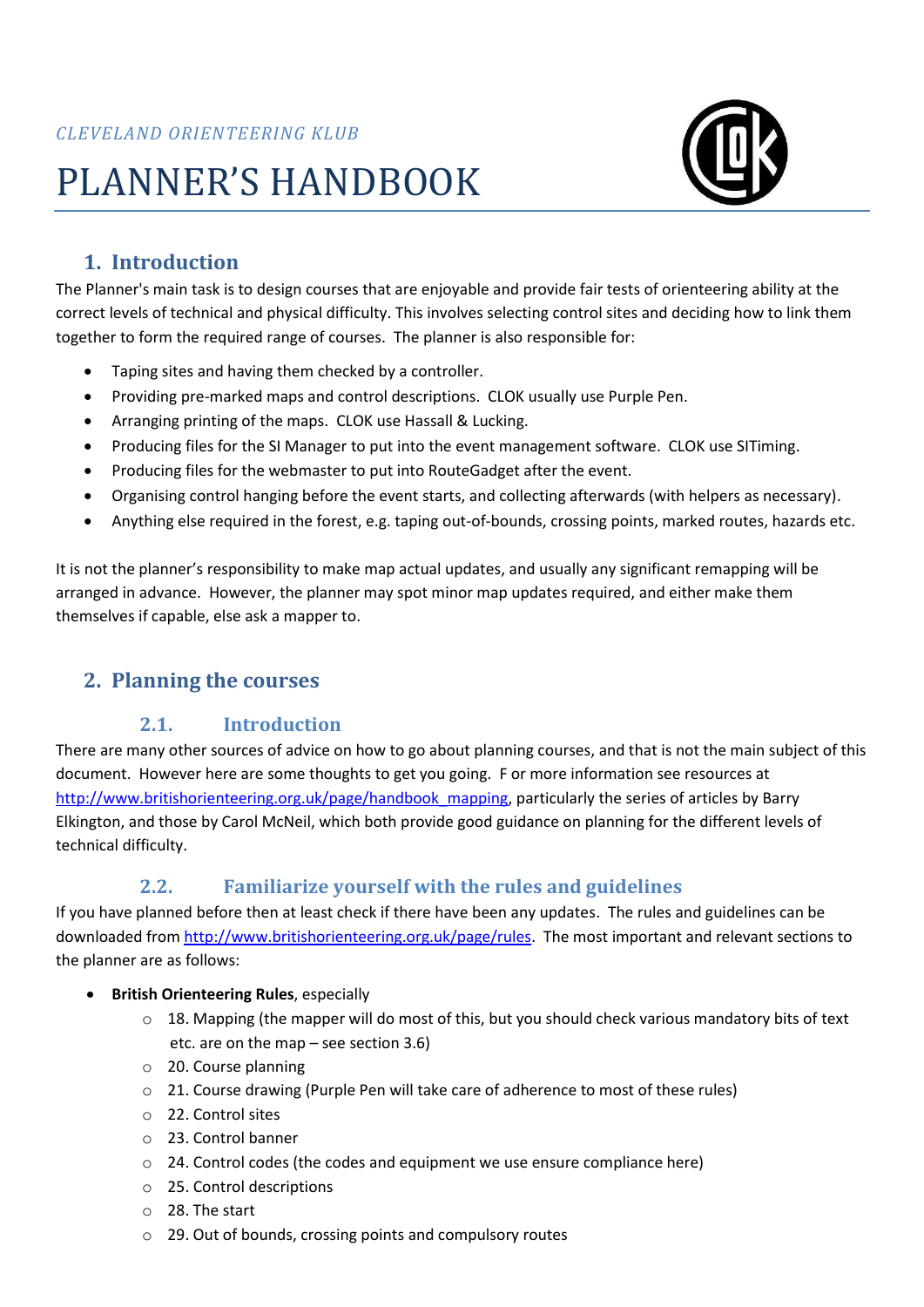#### o 30. The finish

• **Appendix B: "Course Planning"** – contains general good advice for course planning.

#### **2.3. Establish range of courses**

Decide the courses you plan to offer:

- Level D local autumn and summer series have particular sets of courses ask the series co-ordinator.
- Level C regional events usually offer Brown, Blue, Green, Short Green, Light Green, Orange, Yellow, White.
- Level B national events usually add Black, Very Short Green (in other regions they may also have Short Brown and Short Blue but it is rare in CLOK to get the numbers to justify that).
- For urban events see the typical set of courses used for North East Urban League Events [http://neorienteering.org.uk/leagues/.](http://neorienteering.org.uk/leagues/)
- Specific competitions may have other requirements, e.g. Compass Sport Cup heat.

Note: the string course, if offered, is NOT the planner's responsibility, it is the organiser's.

## **2.4. Establish course lengths**

Look at previous events on the same area (or, if not possible, then on similar areas), see what min/km were being run, whether that event had sensible winning times, and adjust up / down as necessary for your event. Consider other factors that make a difference, e.g. harsh weather possible at your event; different time of year that may affect undergrowth / runnability; changes in the area e.g. felling, brashings, or clearing / burning heather.

Later in the planning process, after you have planned your courses, you may consider "test running" one or two courses (or getting someone else to do so) to confirm if they are about the right length (i.e. that the running times are going to be about right).

## **2.5. Start, finish and overall course shape**

Things to consider:

- Parking / assembly which are often pre-determined (check with the organiser).
- Ideally aim for one start and one finish, both close to assembly, as it is logistically easier, requires fewest helpers, and is nicer for competitors.
	- $\circ$  It may be necessary to have a walk to the start and/or finish to get the best out of the area.
	- o If just one must be remote, then remote start and close finish is preferable (some people like a warm-up, it is less distance to stagger after your run, and easier to attend to injuries or reported injuries at the finish).
	- $\circ$  If possible, find a start which is sheltered (as people can be standing around), gives a view of the start flag but not the course beyond, and has an obvious start direction for white/yellow.
- Which areas of terrain are nicest and most suitable (which varies for different courses / technical difficulties). Sometimes the start and finish are dictated by the needs of the shortest / least technical courses, whilst the longer harder courses may cover the whole area anyway and it makes little difference where they start.
- Avoid too much climb. If climb is unavoidable, it can be preferable to get some out of the way en route to the start, rather than on the course.
- Consider what previous events have done to avoid repeating the same courses (look at previous events on RouteGadget) – often one event ends up running round the area in the opposite direction to what was done before.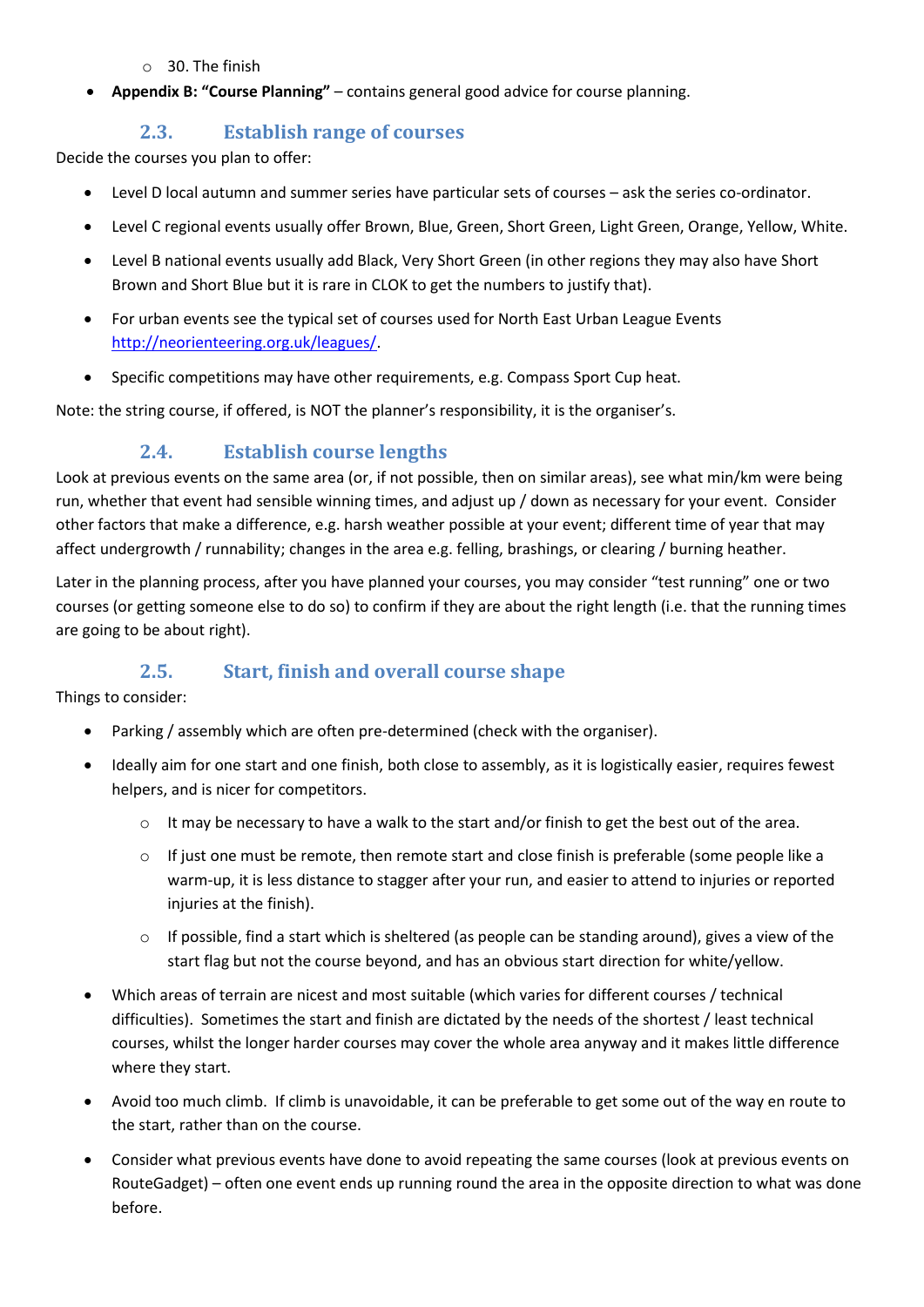• As you plan courses in more detail, you may find you need to modify things slightly.

## **2.6. Safety considerations**

The organiser has overall responsibility for completing a "risk assessment" for the event, and ensuring any actions arising from it are taken to minimize risks to an acceptable level. However, the planner has an important role to play in designing "safe" courses, and providing input to the organiser on those aspects of the risk assessment applicable whilst competitors are out on their runs. Particular considerations for planning include the following:

- Consider the natural and man-made risks in the terrain. These include steep cliffs, steep slopes, mineshafts, deep rivers, man-made debris, deep marshes / water etc. Mitigation of the risks may include taping (black+yellow = danger), signs at registration/start, planning course to avoid the risks etc. Also consider the typical competitors on a particular course passing a risk – a risk may be acceptable for some competitors but not for others. E.g. juniors have poorer judgement; older competitors may be less agile; etc.
- Site the start/finish in a sheltered area if possible, particularly for events that could receive inclement weather on the day.
- Road crossings need particular consideration (but fortunately few of our areas have them).
- Think about other users of the area, e.g. dog walkers, mountain bikers, horse riders etc.

## **2.7. SI Air considerations**

Since April 2018 we have touch free punching enabled for SIAC cards at all our events. This is set up as follows:

- Clear box punched manually as normal.
- Check box punched manually, *and turns on SI Air function on SIAC cards*. This should be sited immediately after the clear box, so competitors can spot any problems before they are half way down the start lane.
- Start box configured to be punched manually, even with SIAC cards. This avoids any inadvertent touch free punching (e.g. before actually starting), and it records the punch in case it is needed for safety checks.
- Control boxes configured in "beacon mode" for touch free punching with SIAC cards, or manual punching with non-SIAC cards or if touch-free doesn't work. They must be woken up manually, and programmed to remain on for as long as it might take for first competitor to arrive. Default is 4 hours.
- Finish box configured to be punched manually, even with SIAC cards. Manual punching avoids any inadvertent touch free (e.g. if finish might be passed part way round course), and it records the punch in case it is needed for safety checks. It also turns off the SI Air function SIAC cards.
- We do not currently propose to have a dedicated "SIAC Test" station at the start. Instead SITiming download software is programmed to print remaining SIAC battery life on splits printout.

Key considerations for planners:

- Avoid controls in urban/sprint that could be touch-free punched from the wrong side of an uncrossable wall/fence.
- Avoid controls too close together in urban/sprint (but if you follow usual best practice of >30m (must) or >60m (desirable) apart you should satisfy this anyway).
- When using multiple boxes at a checkpoint ensure they are at least 70cm apart to prevent the stations from interfering with each other. As a single station can register many SIACs at the same time, you will only need multiple boxes where you expect lots of people to be using traditional (non-touch-free) SI-Cards
- Ensure someone (you, your control planters, or your controller) wake all controls boxes up, and that the 4 hours will be sufficient (if not it can be extended). This means someone visiting all controls *on the morning of the event*, even if controls are sited the day before.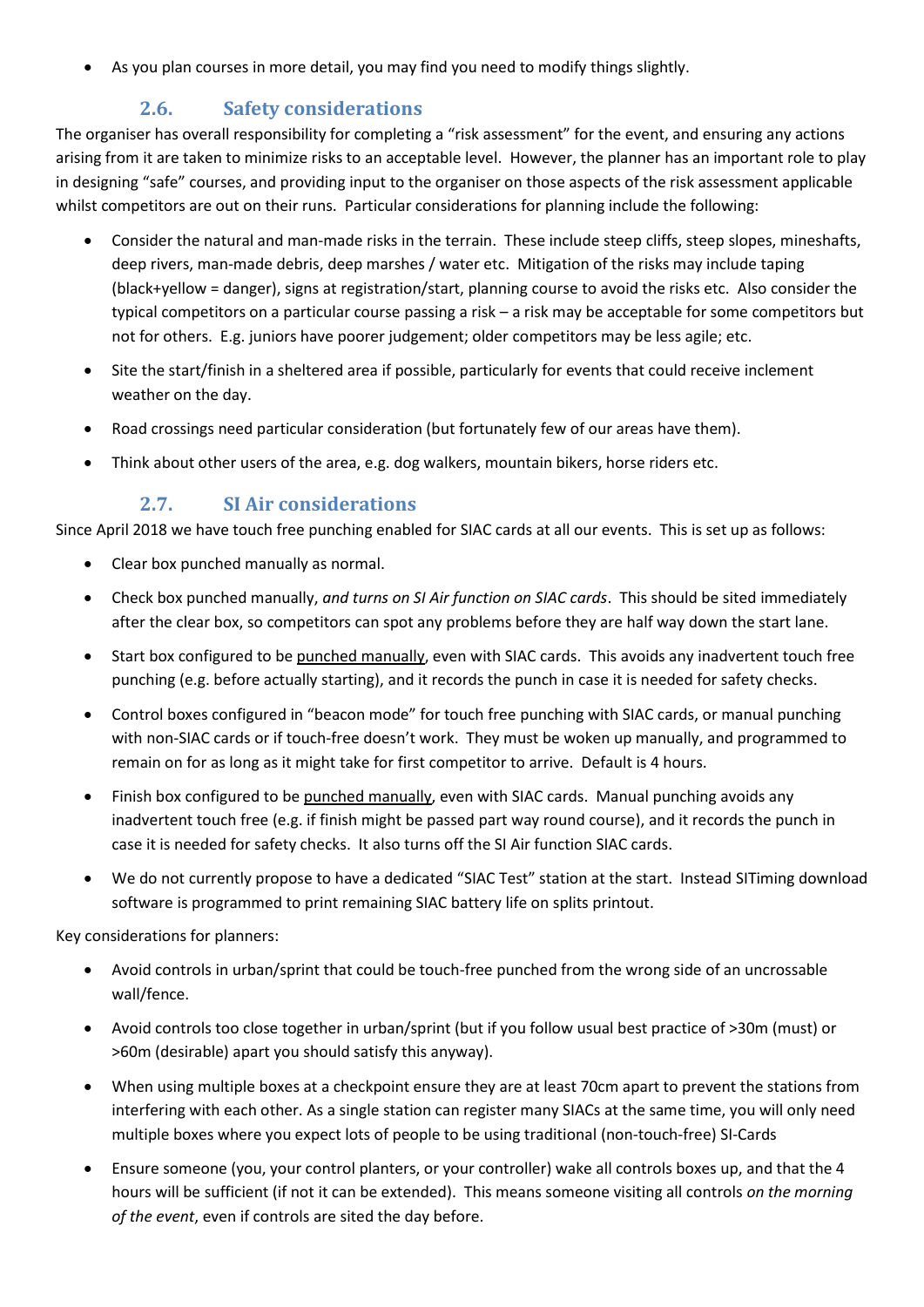- Ideally turn off control boxes when collected (with the purple key) to avoid draining too much battery.
- Also see SPORTident guidance for Managing [an Orienteering Event with Mixed Punching](https://www.sportident.co.uk/sitiming/ManagingOrienteeringEventWithMixedPunching.pdf)

#### **2.8. Process of course planning**

Most course planning starts at home, sitting down with some blank maps and coming up with the courses. Early on go for a run round the area to get a feel for which parts of the terrain are pleasant to run through.

The next step is to go to the area and check that the courses and sites seem sensible, and verify the map is up to date. Think about whether the controls sites are fair, well defined, and approachable (not "bingo").

It is common to "tag" the sites on the ground, by putting some tape around a branch or a stick in the ground at the control site. This allows you to get happy with the precise location, to indicate it to the controller for checking, and for you or someone else to easily identify it when control hanging. Tags should be distinctive (long enough tape, and bright colour, ideally two colours). Tags should be labelled – either with the control number you plan to use (if you know it at this stage) or with a code that is *completely different* to the range of control numbers. Do not use a code that is similar to the range of SI numbers being used, but not actually the control number, as it can cause confusion.

The controller then needs to look over the courses, again first at home, and then out on the area, and he or she will also be looking for your tags to confirm he agrees with their locations.

The above process is iterative. At any stage you or the controller may decide something isn't quite right and you need to rethink the courses.

## **3. Providing the course maps**

#### **3.1. Introduction**

All our events use maps pre-marked with the courses and control descriptions. In CLOK we usually use Purple Pen for planning, free to download from [http://purplepen.golde.org/,](http://purplepen.golde.org/) and very easy to get the hang of. You create an event and import the OCAD map file from the planner.

Other options include OCAD [\(https://www.ocad.com/\)](https://www.ocad.com/) which we use for mapping but less so for course setting, and Condes [\(http://www.condes.net/\)](http://www.condes.net/) which has never been recently used within CLOK.

#### **3.2. The Map**

<span id="page-3-0"></span>You'll need an electronic copy of the map for your event. You can obtain the latest map file from the relevant "map owner". There is a single map owner for each map. For areas in the east of the club (e.g. Mulgrave, Sneaton, Whitby, etc.) this is Paul Taylor. For areas in the west it is Phill Batts. Ask one of them, and they will redirect you to the if necessary.

- PP can import all the latest OCAD formats.
- Only use the current map obtained from the map owner (as above). Don't just use a copy that you've used before or from the Planner of the last event. This enables us to keep track of our map versions and ensure that we don't end up with multiple partly-updated versions of the map.
- Check that it has been rotated to the current magnetic north variation.
- Map content may need updating (see next section). If you feel confident and have the appropriate skills you may be able to do this yourself. You must refer to the relevant standard (ISOM or ISSOM). Seek advice from one of the club mappers. Visit the area several months before the event, to see if more significant changes might be required. If they are, and you can't make them yourself, contact the mapping committee.
- Use the ticklist below to ensure the map contains all the necessary items. If not, speak to the planner, or if you are happy then add them yourself in OCAD.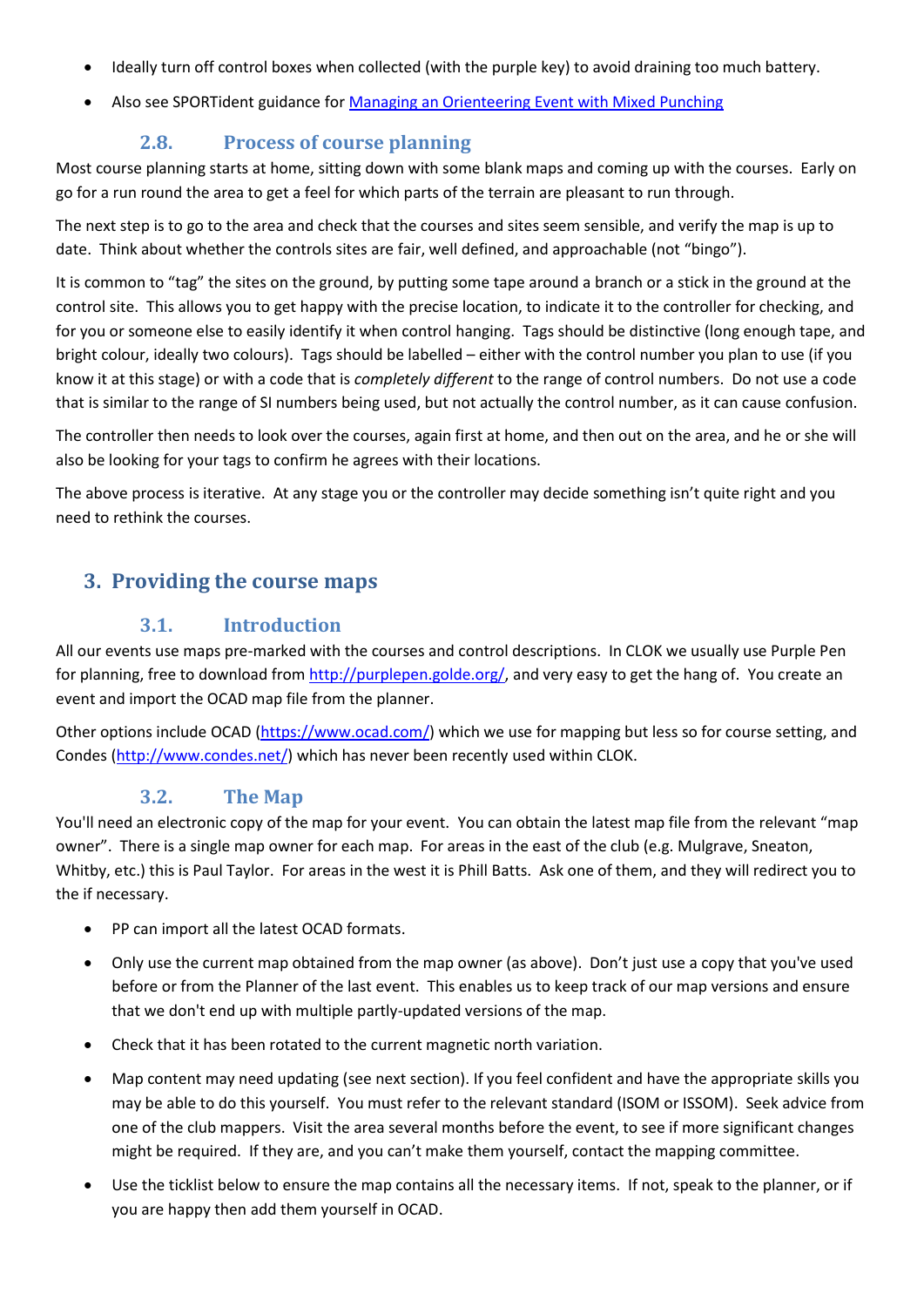• After the event send the map file (with any updates) back to the map owner for the area.

| <b>ITEM</b>                                                                                                                                                                  | <b>VISIBILITY MANDATORY</b>  | <b>TICK</b> |
|------------------------------------------------------------------------------------------------------------------------------------------------------------------------------|------------------------------|-------------|
| North line spacing (See ISOM/ISSOM guidelines)                                                                                                                               |                              |             |
| North line breaking to clarify important features                                                                                                                            |                              |             |
| Main title                                                                                                                                                                   | <b>BOF</b> rule              |             |
| Sub title                                                                                                                                                                    |                              |             |
| Scale                                                                                                                                                                        | <b>BOF rule</b>              |             |
| Scale bar                                                                                                                                                                    | <b>BOF</b> rule              |             |
| Contour interval                                                                                                                                                             | <b>BOF</b> rule              |             |
| Date of Magnetic North                                                                                                                                                       | <b>BOF</b> rule              |             |
| Key to map symbols                                                                                                                                                           |                              |             |
| Key to special or non-standard symbols                                                                                                                                       | <b>BOF</b> rule              |             |
| Date of map                                                                                                                                                                  | <b>BOF</b> rule              |             |
| Name(s) of Surveyor(s)                                                                                                                                                       | <b>BOF</b> rule              |             |
| Name(s) of Cartographer(s)                                                                                                                                                   | <b>BOF</b> rule              |             |
| Acknowledgement of Ordnance Survey base material<br>("© Crown Copyright <year> OS 100015287", where<br/><year> is the year the map is printed / event is held)</year></year> | BOF rule & Legal requirement |             |
| Acknowledgement of previous orienteering maps                                                                                                                                |                              |             |
| Acknowledgement of LIDAR base material                                                                                                                                       | Legal requirement            |             |
| (Environment Agency copyright) for maps which use it.                                                                                                                        |                              |             |
| Copyright information (usually "Copyright: Cleveland<br>Orienteering Klub")                                                                                                  | BOF rule & Legal requirement |             |
| BOF Event Registration Number (e.g. "BOF event<br>number: 12345)                                                                                                             | BOF rule & Legal requirement |             |
| Ordnance Survey Grid Reference                                                                                                                                               | BOF rule & Legal requirement |             |
| Mapping specification (usually "ISOM 2017" for forest<br>maps or "ISSOM 2007" for sprint/urban maps)                                                                         | <b>BOF</b> rule              |             |
| Access disclaimer ("Possession of this map does not<br>imply a right of access for orienteering or any other<br>purpose")                                                    | <b>BOF rule</b>              |             |
| Rights of way disclaimer ("The representation of a path<br>or track does not indicate a right of way")                                                                       | <b>BOF</b> rule              |             |
| Name and contact details of printer (e.g. "Printed by:<br>Hassall & Lucking")                                                                                                | Legal requirement            |             |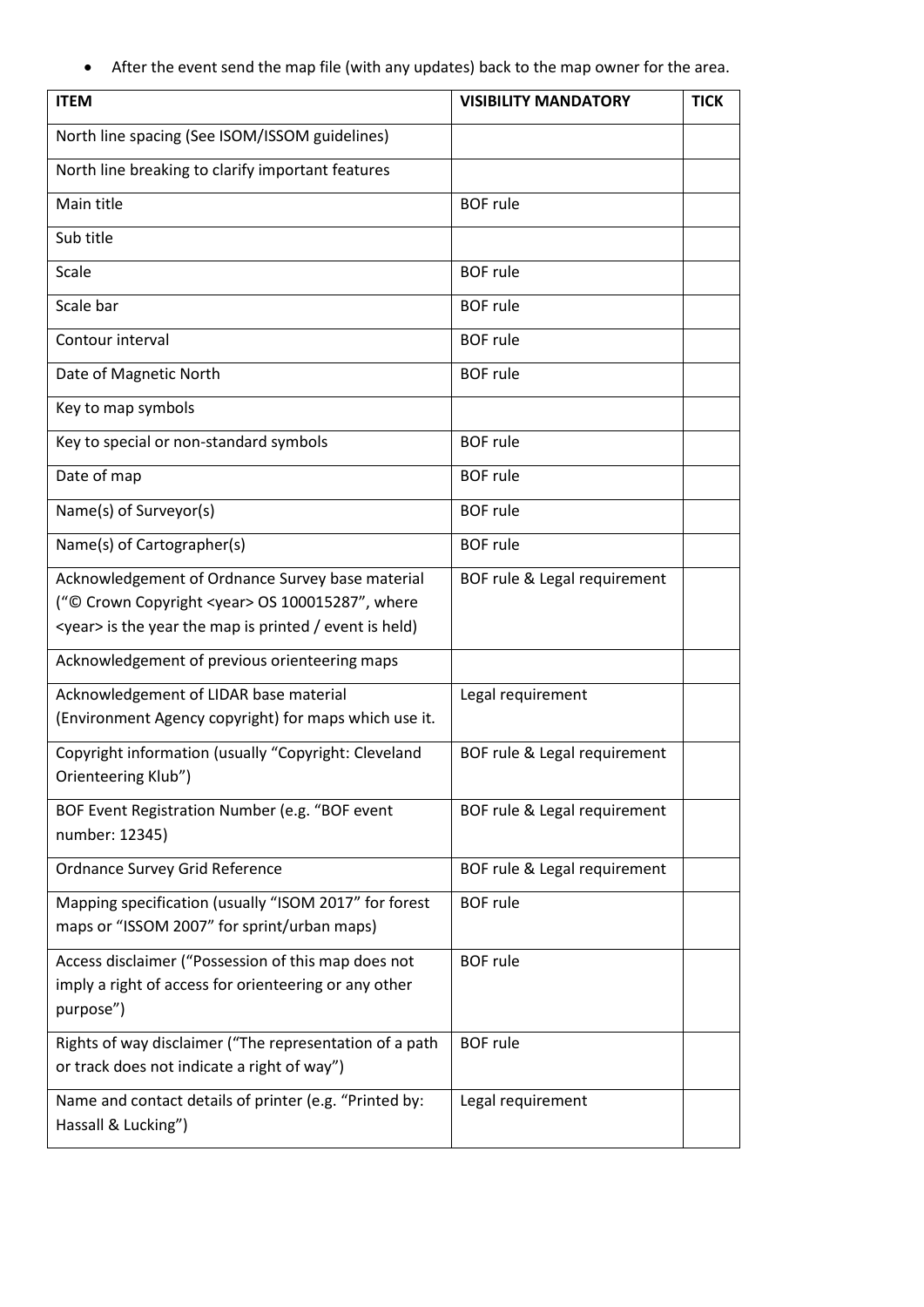## **3.3. Map Corrections**

CLOK's policy – as agreed by the Mapping Committee – is that Planners can make map corrections to the map being used for their event, but that map updates to the official version of a map can only be made by a Mapper. The key points are that a Planner is working with a copy of the map – not the master copy – and changes made by the Planner are not automatically incorporated into the master copy of the map. This is because (a) most Planners are not experienced Mappers and (b) a Planner is looking at the map from the perspective of a particular set of courses. This means that, while their map corrections may be quite appropriate for their particular event, those corrections may not be right for the map as a whole.

The preferred approach is for you to (a) make map corrections as required to the OCAD map file, and (b) keep a note of those corrections – plus any unresolved issues with the map (but that you didn't need to correct for your event) – so that they can be looked by someone appointed by the Mapping Committee later.

If you would prefer not to make changes to the map yourself then contact the Mapping Committee – see section [7,](#page-10-0) who will arrange for someone to make the map corrections on your behalf (but you will need to give notice that you want to do this sufficiently far in advance of the event).

## **3.4. Printing**

CLOK use Hassall and Lucking [\(http://www.lucking.co.uk/orienteering.html\)](http://www.lucking.co.uk/orienteering.html) for map printing at all our events. We have decided it is worth a professionally printed map at all levels of event, and they are not too expensive (~35p / A4, ~70p A3) and can turn things round in a few days.

They are also a British Orienteering accredited printer which is a requirement for national (B) and major (A) events: <http://www.britishorienteering.org.uk/index.php?pg=58#Printing>

Early on confirm how you are going to get your maps printed, and contact them (H&L) to agree when they need the course map files to get them printed and delivered in time. Don't leave it too late.

Most regional (C) events and above also have loose control descriptions. *Not just as an aid to competitors, but also the number of them must match the number of maps available, and they are used by registration to ensure no more entries are allowed than there are maps on any given course.* They need to be laser printed so the ink does not run. Make sure they are printed in the correct colour (black) and size (6mm boxes). Typically White and Yellow courses will have written text descriptions, other courses have pictorial descriptions.

## **3.5. How many maps to print?**

The decision about how many maps to print for each course is usually taken in discussion between the event Organiser and Planner.

- Look at previous events of a similar nature (e.g. same level and type of event) to get an idea of the proportional split of competitors between courses.
- Look at previous events to get an idea of the expected number of entrants.
- Take into account unusual factors, e.g. no events in neighbouring regions on the same day, or hosting of special competitions (e.g. Yvette Baker round leading to more junior course runs).
- Add ~25% to estimated number of entrants.

As a guide, the following table gives suggested map numbers to print for a typical Level C event. If these numbers had been used historically then they would have resulted in no more than 1 in 10 events running short of maps on at least on at least one course (and even then this could have been handled, e.g. by reusing maps from early finishers, or suggesting some runners do a different course). As such it is a sensible number to print.

| Course | <b>Suggested maps to print</b> |
|--------|--------------------------------|
| White  | 1ว                             |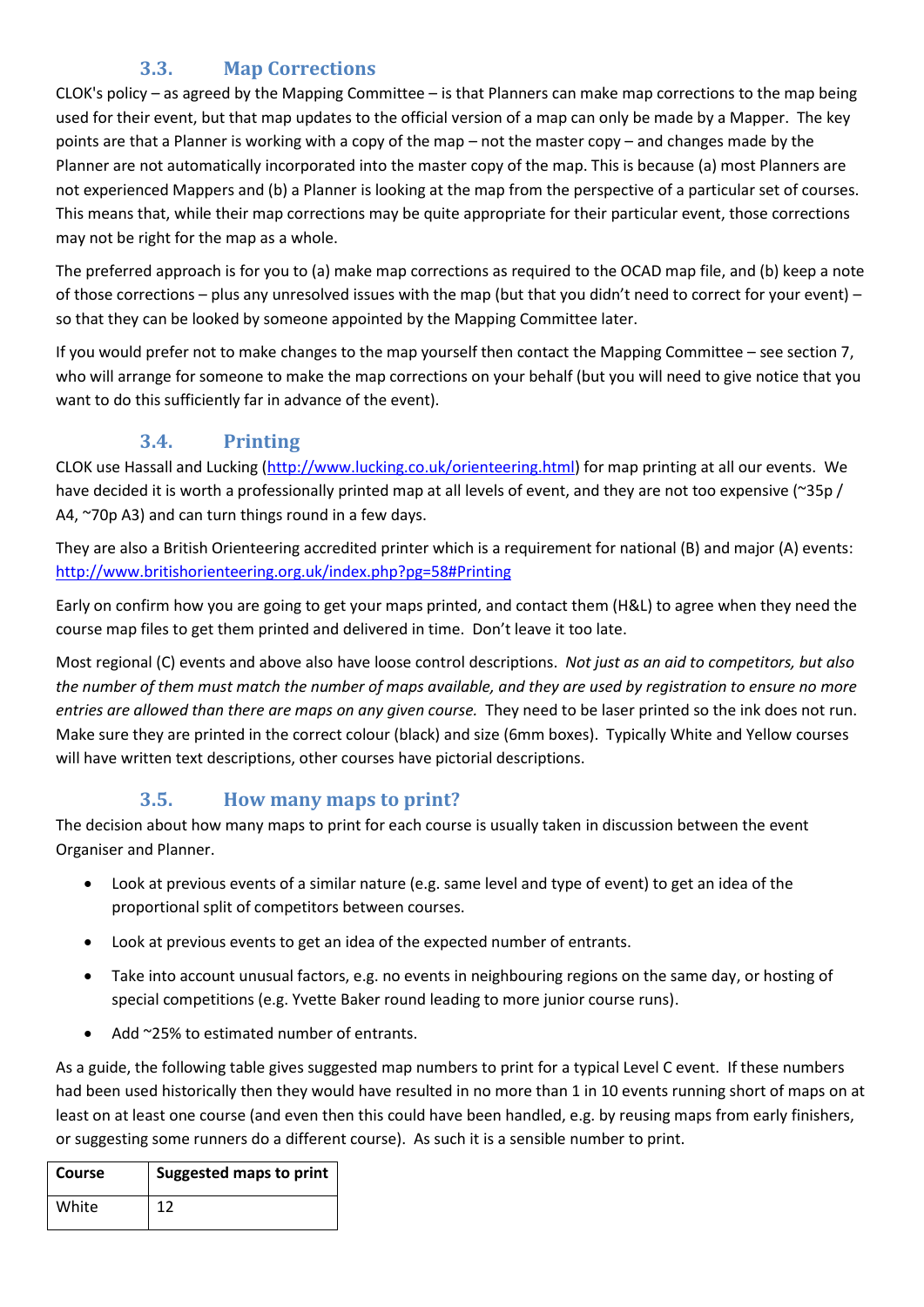| Yellow             | 12 |
|--------------------|----|
| Orange             | 12 |
| Light Green        | 20 |
| <b>Short Green</b> | 30 |
| Green              | 40 |
| Blue               | 30 |
| <b>Brown</b>       | 20 |

Do not forget:

- Blank maps for registration and start lane.
- All controls maps for planner, controller, hangers/collectors.
- All controls map and copy of each course at registration (in case of emergency).

## **3.6. Final preparation of the course files**

<span id="page-6-0"></span>Having decided where your courses will go (i.e. where the start, finish, control sites are, and which sites are used for which courses), and having put it all into PP, there are a number of other things to do to prepare the course maps:

- Make sure you have the latest standards. Go to "Event" -> "IOF standards" and select "2018 Description Standard" and "2017 ISOM Map Standard".
- Add any mandatory or optional crossing points. Go to "Add Special Item", and add it as if it were a control, which – if mandatory - also causes it to appear in the description list and bend the lines through it.
- Add purple hatching for any out of bounds, or solid purple line for uncrossable boundaries. Do this even if notices have been put up beforehand (e.g. "do not cross cultivated land"), or the map would suggest something is uncrossable (e.g. high fence or wall) so there is no excuse for competitors.
- Break control circles, where they would obscure detail, particularly adjacent point features, or curves of line features that follow the curve of the control circle. Click the control you want to break (in "All Controls" – this does it for all courses using that control), click the "Add gap" button, then click on the control circle where you want to break it.
- Break lines joining controls, where they would obscure detail, or where they cross other joining lines (if courses loop around). Click the line you want to break (on the specific course – repeat if multiple courses have the same leg), then click the "Add gap" button, then click and drag the length to break.
- Bend lines, to go round any OOB areas, , or avoid control circles (when course loops around), or to go through mandatory crossing points. Click the line you want to adjust, click the "Add Bend" button, then drag the point it adds as appropriate.
- Move control numbers, where they would obscure detail, or where there are many close controls and could be confused, or where they are not clear because of varying background detail.
- Change control numbers to use bold text. This is BOF standard, but not IOF standard (and not what PP uses by default). Go to "Event" -> "Customize Course Appearance", untick "Use IOF standard sizes", and change "Control Number Style" to "Bold".
- Add courses close time. Go to 'All Controls' view, click on finish line in the control descriptions, and menu "Add" -> "Text Line", write e.g. "Courses close 2pm".
- Make sure all controls and the start have control descriptions.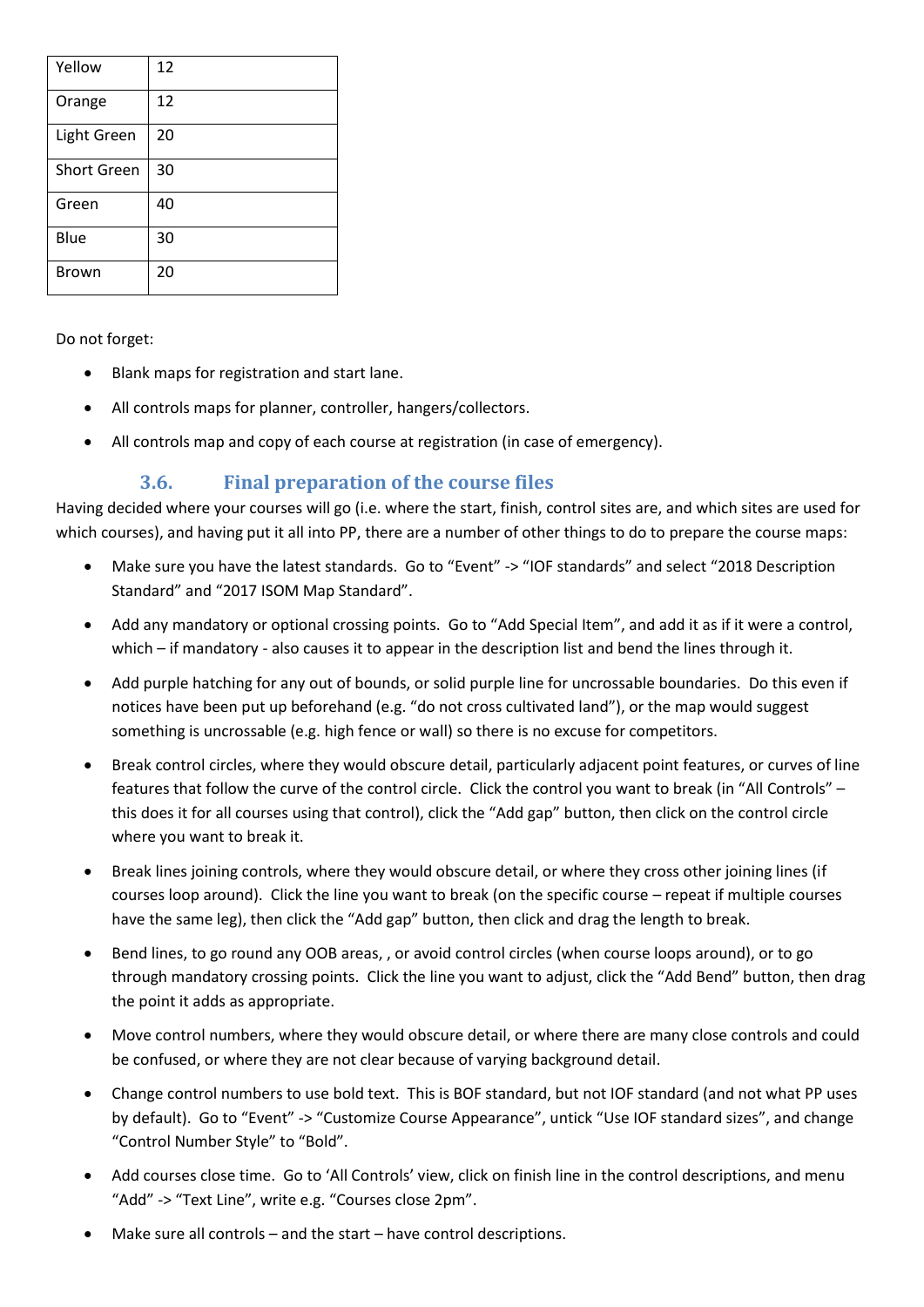- Change the text description language to English (UK), rather than the PP default of English [US] (e.g. US=Cliff instead of UK=Crag). Go to "Event" -> "Customize Description Text", and change the "Language used for textual control descriptions". Also change the specific text for any special symbols on courses using written descriptions.
- Make sure any special symbols used in the control descriptions or on the map (e.g. cross or circle) are advertised to competitors beforehand.
- Add the control descriptions to the map. Ideally on the front, and they must not obscure any of the required map detail in the ticklist in section [3.2.](#page-3-0) The boxes should be 5-7mm size.
- Add height climb. This must be calculated manually, by counting the contours crossed going uphill, as per BOF rules measured along the "shortest sensible route" (which may well be longer than the route used for measuring the course length), and multiply by 5m. Then input into PP. *[Course length is automatically calculated as "shortest route which a competitor could reasonably possibly take, irrespective of whether or not the competitor would be sensible to do so". See BOF rules appendix B for more details.]*
- Add the course name prominently on the map to reduce the chance of someone picking up the wrong one. Go to "Add Special Item" -> "Text" and then use the "Insert Special Text" selector to create e.g. "Acorn 10/03/2013 - \$(CourseName)" which will automatically vary the text for each course.
- Create two part maps for courses which overlap significantly. Go to Add Map Exchange at the control where you want the break to be. There is then a selector to view the first or second part map.
- Check for any gross errors of map scale. A rudimentary check is to create a course with start / finish at either end of the scale bar, and check its length.
- Finally, Purple Pen has a useful audit to check for controls too close, courses without a start, finish, amount of climb entered, unused controls, missing descriptions, lets run in opposite directions etc. Go to "Reports" - > "Event Audit"

## **3.7. Checking the maps**

When the maps arrive you should check them. With laser printing the number of potential problems are fewer than they were with older printing styles. Study one map from each course in detail, ensuring it is as it should be, control circles are centred, no critical detail obscured, no inconsistencies between control circles and control descriptions, colours look good and not faded etc. Then flick through all the maps from each course, focussing your eye on a few key details to spot any gross errors (e.g. a whole colour not printing or being offset, or a map from one course in the middle of the stack of maps for another course)

Discuss with your controller what level of checking they want to do of the maps (remember to discuss this well in advance in case you need to arrange for it to happen!).

*Also ensure that the number of control descriptions that you will pass to the organisers on the day equals the number of maps minus one. This is so the registration team can use the control descriptions as a gauge to know how many entries they can allow on any given course (and the "minus one" is contingency e.g. if someone accidentally takes two maps).*

#### **4. Post-event analysis**

Some things to think about:

- Were the courses of the right length? Look at the course winning times, but also the spread of times, and consider whether it is appropriate.
- Were there large numbers of retirals? Often an indication the courses were too long. Although it could be due to external factors such as horrendous weather.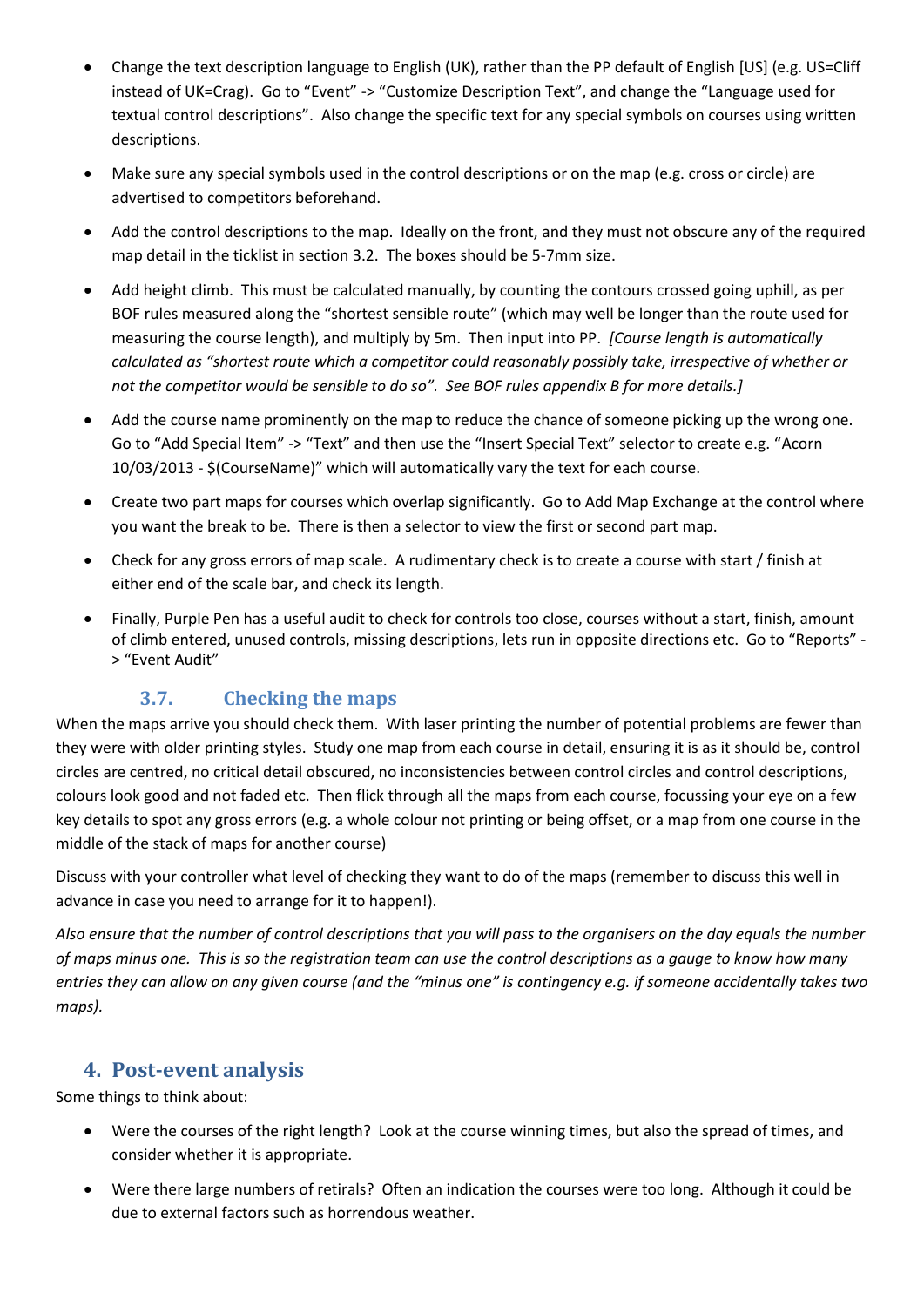- Were there large numbers of disqualifications? A small number are usually solely due to the competitor, but a large number usually suggests a problem in the planning, such as confusing controls too close to each other (yes, orienteers should check their codes, but equally the planner should endeavour to make confusion as unlikely as possible).
- Did you have good route choices? Look on RouteGadget. If everyone has gone the same way on what you thought was a route choice leg, that suggests maybe it wasn't.
- Were there any unfair controls? This can be hard to identify. However it can often be spotted by lots of people losing time on a particular control that is not explained by its apparent difficulty. Possible causes include the map being wrong, or it being a bingo control (one where there is no features to guide you into it and it is just a compass and bearing from a remote attack point), or both.

## **5. Insurance**

As a Planner it is important that you understand what is and isn't covered under various insurance policies, and what steps you need to take as a result:

- All our events are registered with British Orienteering, and this provides public liability insurance, which covers us against claims by the general public that may arise as a result of us staging an event, or preparing to stage an event. The event, and any activities that go towards staging it, are insured from the point it is registered, which will almost always be before the planner sets foot in the area.
- All our equipment, including kites, canes, SI boxes etc. are covered for theft, loss and damage by CLOK's equipment insurance policy. However, be aware of the following points:
	- $\circ$  There is an excess of £50. This typically means that if just a single control goes missing, we will not claim, but if multiple did, or a whole box of equipment was stolen from a car, we would.
	- o Equipment is covered for theft from cars *but only if the car is locked, and any electronic equipment (e.g. SI boxes) must be concealed from view e.g. in the boot.*
	- $\circ$  Controls including SI boxes are covered in the forest overnight (e.g. if put out on the day before the event), *but* 
		- *only if our insurers are notified in advance*
		- *only if the controls are "in a situation inaccessible to the general public" i.e. off paths or away from public spaces where the general public might reasonably find them*
		- *limited to the one day before the event, and not further in advance.*

If you need to do this, contact Peter Firth (NEOA Treasurer) as the SI kit is insured by NEOA.

## **6. Summary of actions**

#### **6.1. Getting started**

- Determine who your Organiser, Controller and SI Manager are.
- Confirm that permissions have been obtained for the area (not usually the planner's job, but it is sensible for the planner to check it has been done, and the planner may have some input in which precise bits of terrain will be used and therefore need permission).
- Get hold of the map file from Mapping Committee.
- Decide what software package to use for planning (usually Purple Pen).
- Decide who will do the printing (usually H&L), warn them, find out what they need, and when.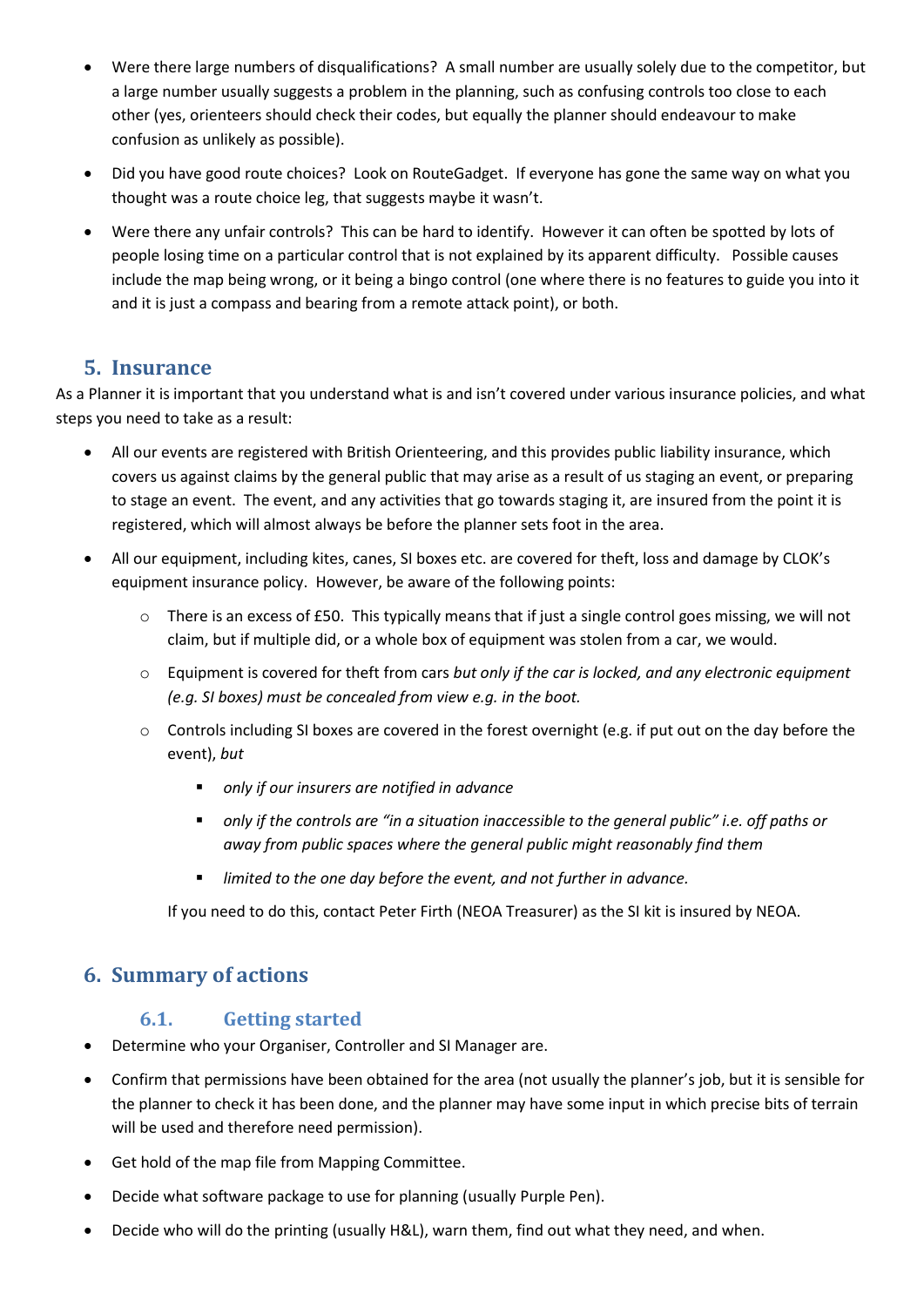- Decide what courses will be offered.
- Pass any necessary information to the organiser for them to create the flyer, including list of courses, map details (e.g. scale), terrain description.
- Agree a timetable with the controller regarding when you'll have first draft courses, when you'll have sites tagged, when you need courses finalized to get to printers etc.

#### **6.2. Planning the courses**

- Decide on the start / finish
- Plan the courses.
- Tag sites. (Whilst there it is useful to check if you have usable mobile signal.)
- Send draft courses to Controller for checking.
- Iterate as necessary.
- Agree finalized courses with Controller.

#### **6.3. Last few weeks**

- Arrange to collect up the kites, stakes, and programmed SI boxes. This should include a few spare SI boxes, stakes, and kites, for replacements should anything go missing.
- Arrange help with control hanging and collecting if required (really important many people are more than happy to help if asked beforehand, but not on the day).
- Agree with Organiser and Controller how many maps to print.
- Send to printers (map file, course files, control descriptions, numbers of maps).
- Send XML course punch file to SI manager (PP -> "File" -> "Create Data Interchange File (IOF XML)").
- Pass final information to the organiser, e.g. distance to start, course length and climb table (PP -> "Reports" > "Course Summary"), any special notices.
- Exchange mobile phone numbers with other officials.
- Receive and check maps
- Arrange for Controller to check maps if they wish
- Agree with the Controller the schedule for hanging controls
- Collect kites and canes, and programmed SI boxes

#### **6.4. Weekend of the event**

- Hang controls day before if necessary *but please see earlier note about the limitations of insurance.*
- Hang controls on the day visible to public e.g. on paths etc. (typically done Sunday morning)
- **Don't forget to bring the maps and loose control descriptions to the event!**
- Ensure the start will be laid out as you want it (either by giving clear directions, or being there when it is being done).
- Arrange for the maps to go to the start (including blank maps for pre-start)
- Be at the start for the first start, in case of problems (all day keep with you the spare SI boxes, stakes, kites, and a marker pen and tape, so you can respond to problems as quickly as possible).
- Be at the finish for the first finishers, in case of problems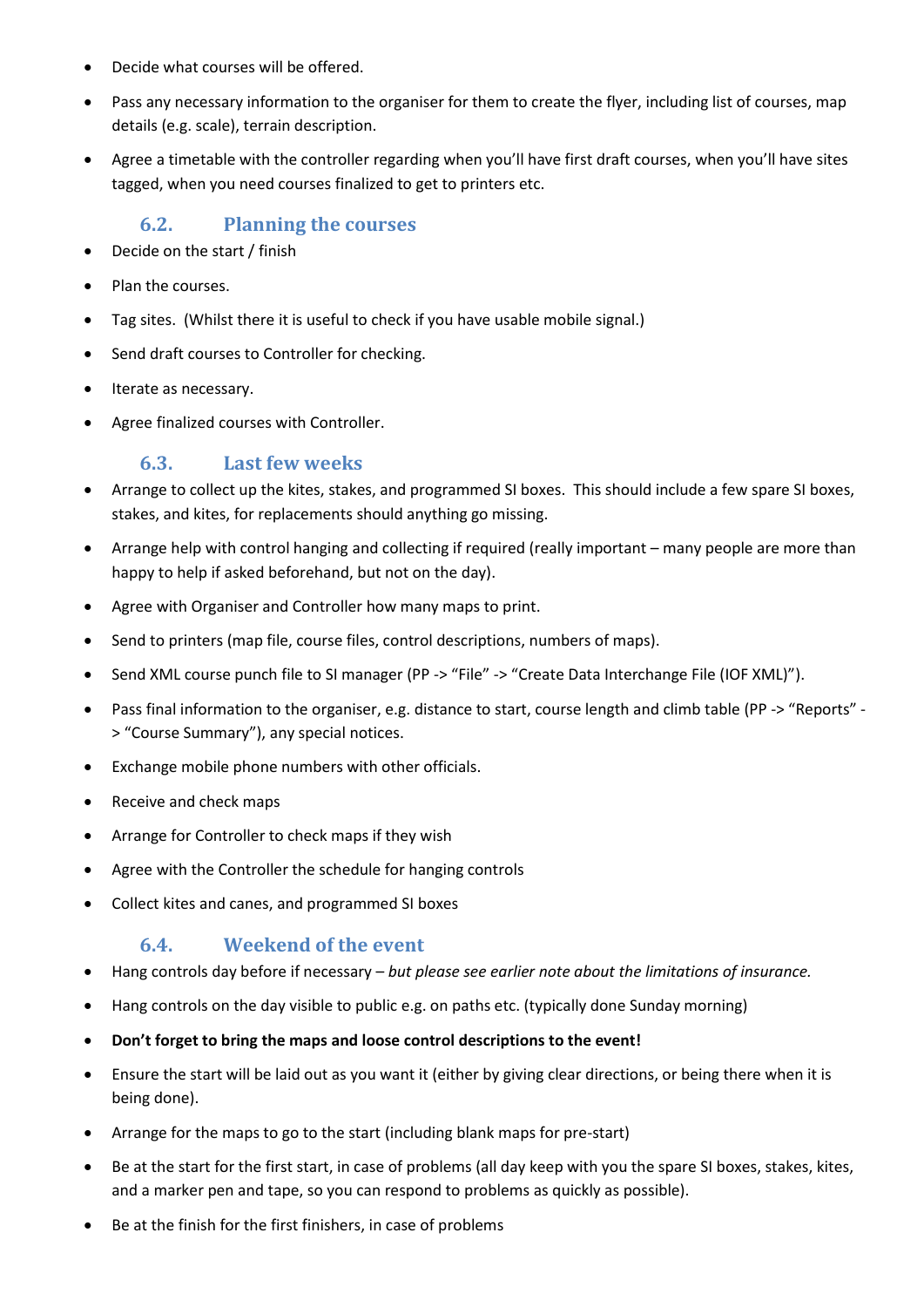- Arrange the control collecting. Collect all tags to avoid confusing future planners and controllers, and to "leave no trace" (if using control collectors, remind them too).
- Return the kites, stakes and SI boxes

#### **6.5. After the event**

- Send Routegadget files to webmaster (PP -> "File" -> "Create RouteGadget files"). Even better, do this before the event so he is ready to get it onto the website ASAP after the event (he can be trusted not to look at it if he is running at the event!).
- Send any OCAD map updates to relevant map owner.
- Submit your expenses to the organiser or treasurer (25p per mile, plus any printing, phone calls, etc.)
- Analyse your planning.

## <span id="page-10-0"></span>**7. Contacts**

Correct as at June 2018:

| $\bullet$ | <b>Chair of Mapping Committee</b> | Paul Thornton                                                                                |
|-----------|-----------------------------------|----------------------------------------------------------------------------------------------|
| $\bullet$ |                                   | Keepers of the master OCAD map files Paul Taylor (eastern maps) & Phill Batts (western maps) |
| $\bullet$ | Webmaster                         | Alastair Mackenzie                                                                           |
| $\bullet$ | Guardian of CLOK OCAD 11 licenses | Paul Taylor                                                                                  |
| $\bullet$ | Manager of SI managers            | <b>Marion Archer</b>                                                                         |
| $\bullet$ | Advice on Purple Pen              | Various, Paul Thornton, Phill Batts, Duncan Archer                                           |
|           | Treasurer                         | <b>Richard Rigby</b>                                                                         |

#### **8. Change History**

| V1.0 | January 2005      | Alastair Mackenzie | First version.                                       |
|------|-------------------|--------------------|------------------------------------------------------|
| V2.0 | February 2013     | Duncan Archer      | Significant overhaul for latest practices and new    |
|      |                   |                    | things like SI, Purple Pen etc.                      |
| V2.1 | <b>March 2013</b> | Duncan Archer      | Added suggested map printing numbers.                |
| V2.2 | September 2013    | Duncan Archer      | Updated printing costs from H&L.                     |
|      |                   |                    | Slight increase in Brown course map numbers.         |
| V2.3 | September 2014    | Duncan Archer      | Updated printing advice since demise of OKI printer. |
|      |                   |                    | Add guidance for and ticklist map layout.            |
| V2.4 | August 2015       | Duncan Archer      | Updated information to be on the map, and details of |
|      |                   |                    | map owners.                                          |
| V2.5 | <b>June 2018</b>  | Duncan Archer      | Bring many things up to date.                        |
| V2.6 | <b>July 2018</b>  | Duncan Archer      | SI Air guidance                                      |

Please check the CLOK web site [\(www.clok.org.uk\)](http://www.clok.org.uk/) -> CLOK Member's Area -> Event Organisation Toolkit, to see if there is a later version.